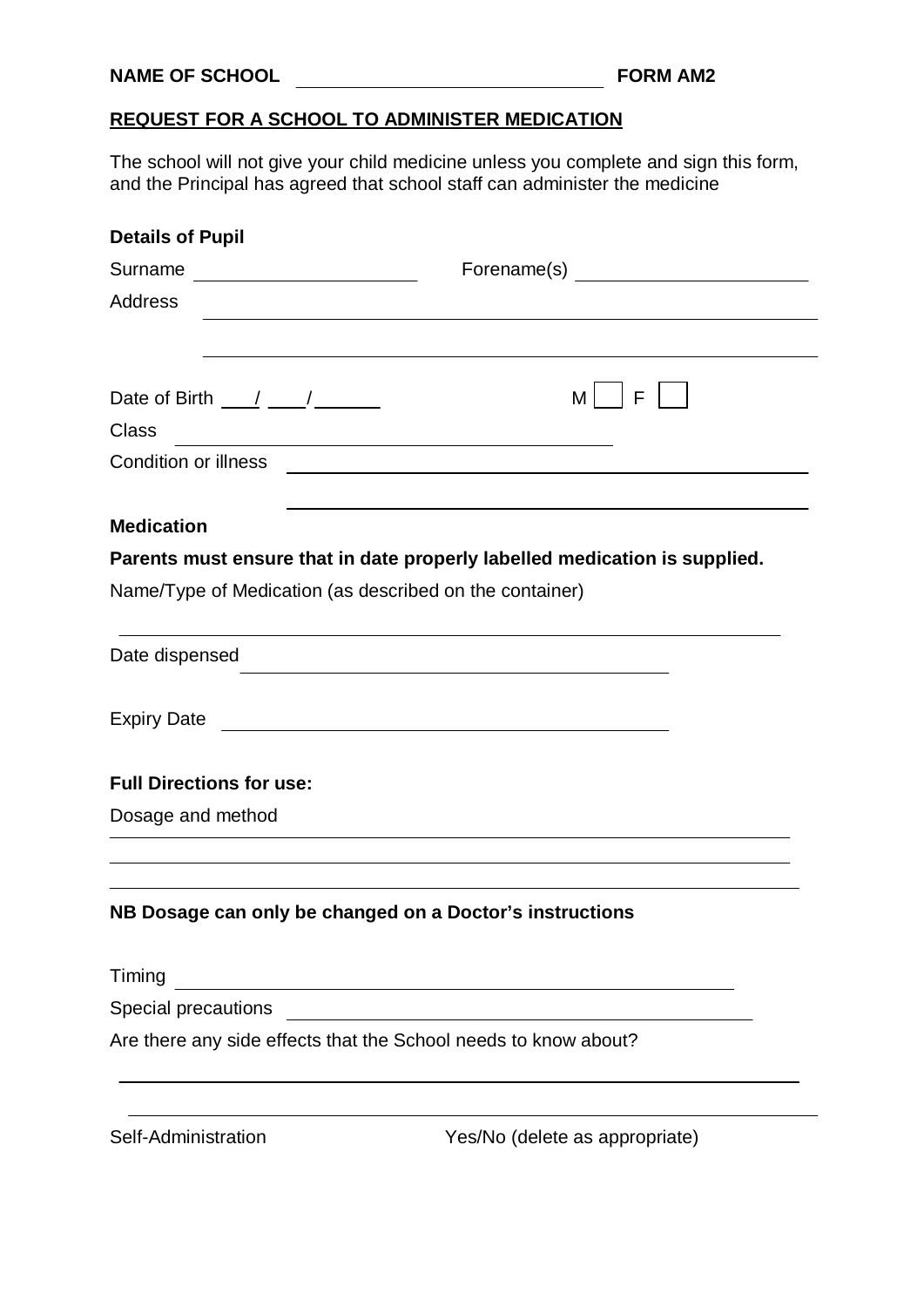| <b>Contact Details</b>       |                                         |                                                                                                                  |  |
|------------------------------|-----------------------------------------|------------------------------------------------------------------------------------------------------------------|--|
| Name                         |                                         | and the control of the control of the control of the control of the control of the control of the control of the |  |
| Phone No:                    | (home/mobile)                           |                                                                                                                  |  |
|                              | (work)                                  | the control of the control of the control of the control of the control of the control of                        |  |
| <b>Relationship to Pupil</b> |                                         |                                                                                                                  |  |
| <b>Address</b>               |                                         |                                                                                                                  |  |
|                              |                                         | I understand that I must deliver the medicine personally to                                                      |  |
|                              |                                         | (agreed member of staff) and accept that this is a service, which the school is not                              |  |
|                              |                                         | obliged to undertake. I understand that I must notify the school of any changes in                               |  |
|                              |                                         |                                                                                                                  |  |
| writing.                     |                                         |                                                                                                                  |  |
|                              |                                         |                                                                                                                  |  |
|                              | Signature(s) __________________________ |                                                                                                                  |  |
|                              |                                         |                                                                                                                  |  |
|                              | <b>Agreement of Principal</b>           |                                                                                                                  |  |
| I agree that                 |                                         | (name of child) will receive                                                                                     |  |
|                              |                                         | (quantity and name of medicine) every day at                                                                     |  |
| afternoon break).            |                                         | (time(s) medicine to be administered eg lunchtime or                                                             |  |
|                              |                                         |                                                                                                                  |  |
|                              |                                         | This child will be given/supervised whilst he/she takes their medication by                                      |  |
|                              |                                         | (name of staff member)                                                                                           |  |
|                              |                                         | (either end                                                                                                      |  |
|                              |                                         | date of course of medicine or until instructed by parents)                                                       |  |
| <b>Signed</b>                |                                         | <b>Date</b>                                                                                                      |  |

(**The Principal/authorised member of staff)**